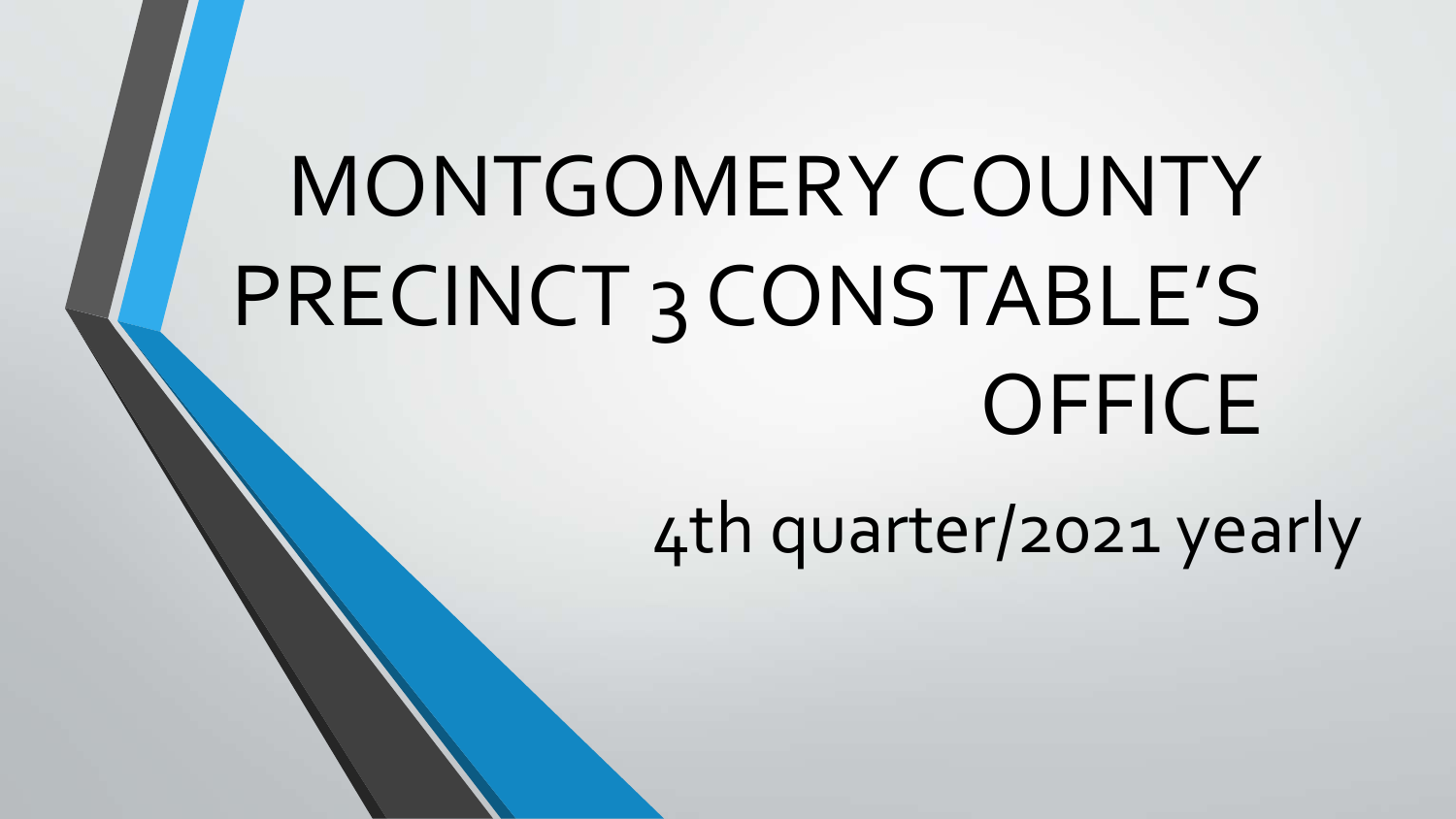### Children's Safe Harbor 4<sup>th</sup> Quarter

- 27 new cases assigned
- 32 active Sexual Assault of a Child investigations
- 25 active Injury to a Child investigations
- 4 Felony charges filed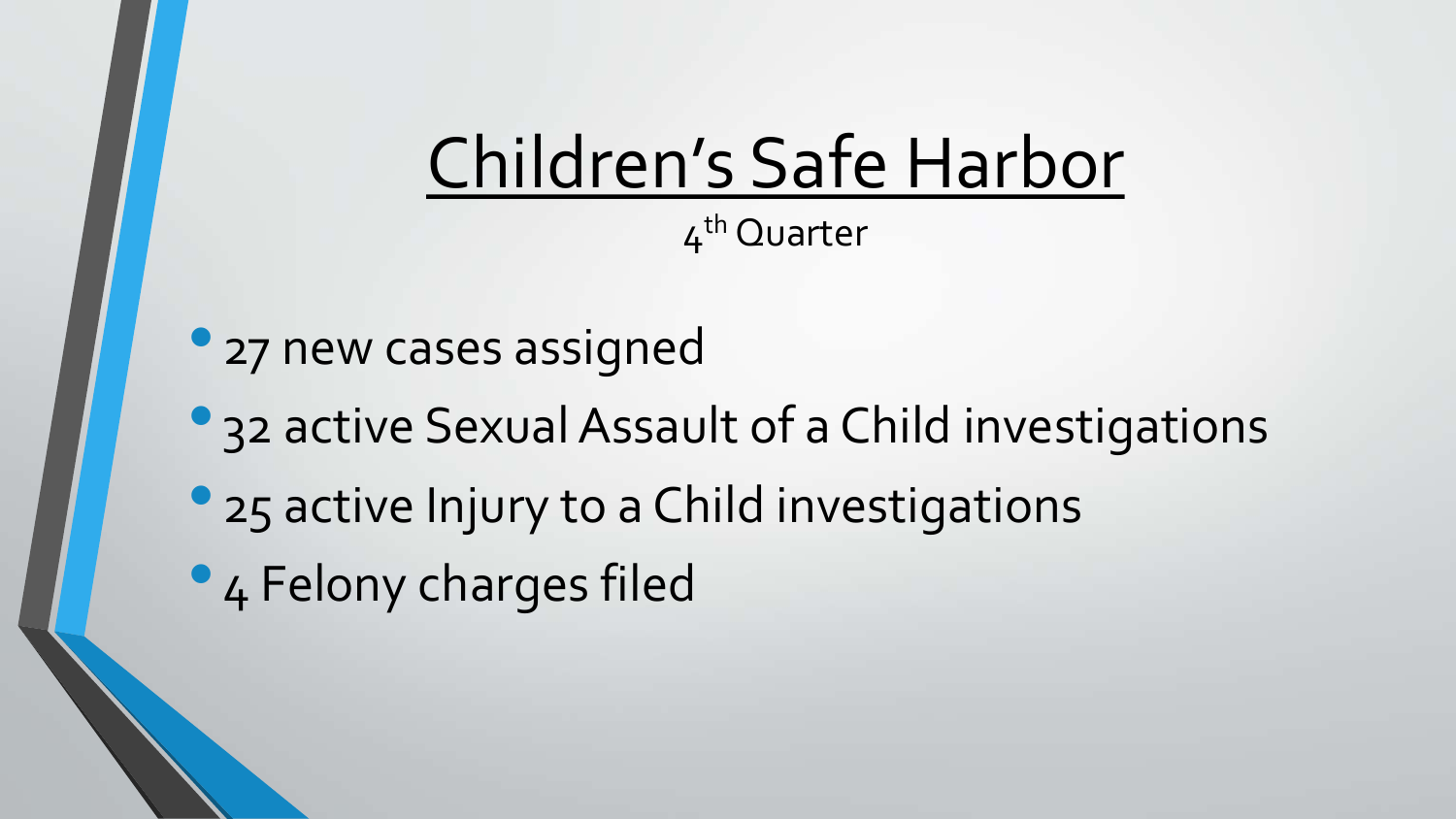### Safe Harbor 4<sup>th</sup> Quarter Notable Investigations

- Investigation completed pertaining to a child who out cried that he was sexually assaulted by two female daycare workers.
- Detective investigated allegations of labor trafficking involving juveniles at a local business.
- Charges for injury to a child were filed against a parent for striking his nine year old son on the face, chest and shoulder causing injury. The assault was in response to the child not performing to the father's standards during a sporting event.
- Current active investigation pertaining to the Continuous Sexual Abuse of a Child. An adult step-father is being investigated for sexually abusing a 13 year old female child numerous times starting when the child was approximately eight years old.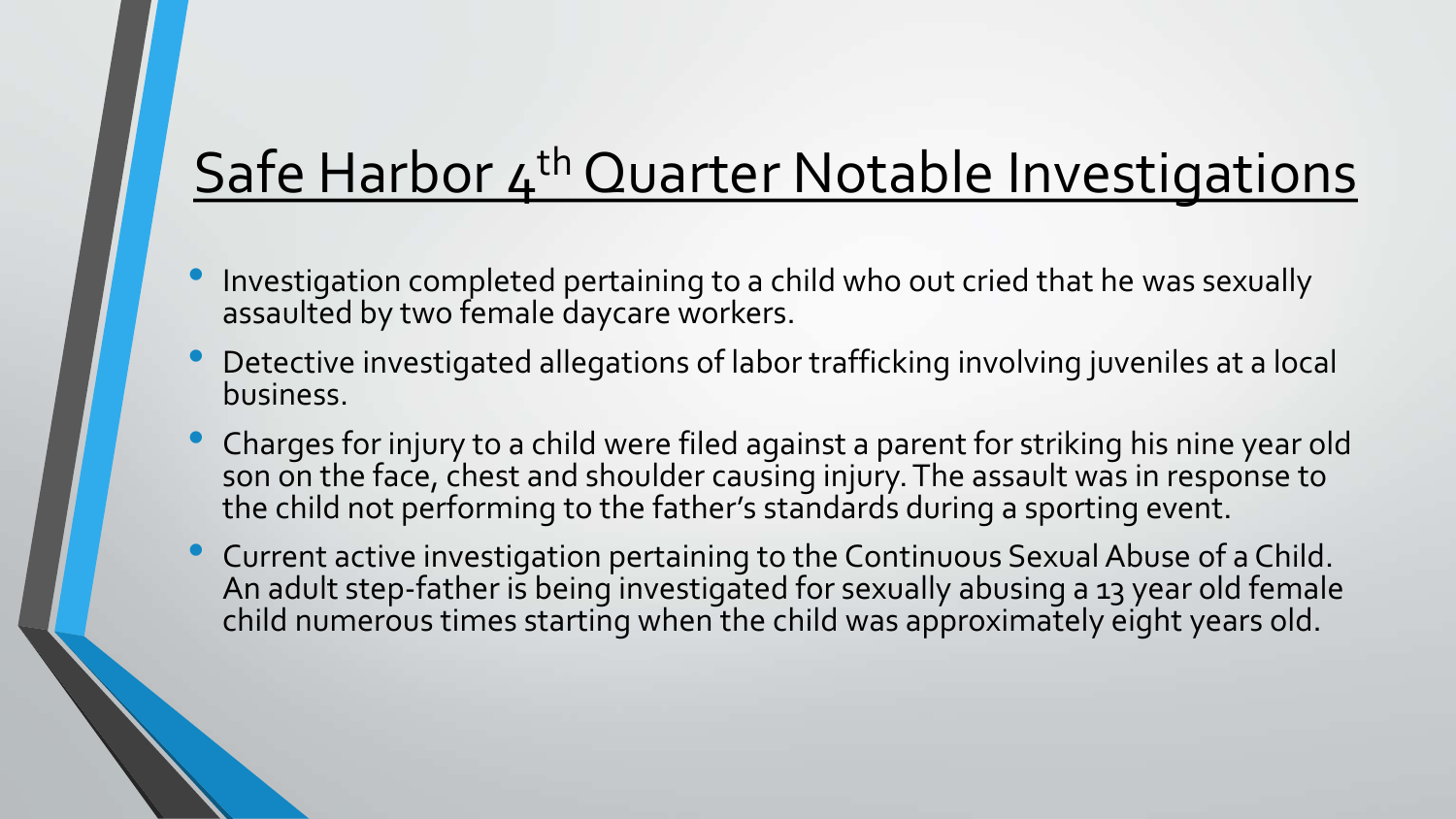## Internet Crimes Against Children (ICAC)

4<sup>th</sup> Quarter

- 3 cases assigned
- 10 active investigations
- 5 search warrants
- <sup>6</sup> Felony charges filed
- 15 devices processed
- <sup>6</sup> court orders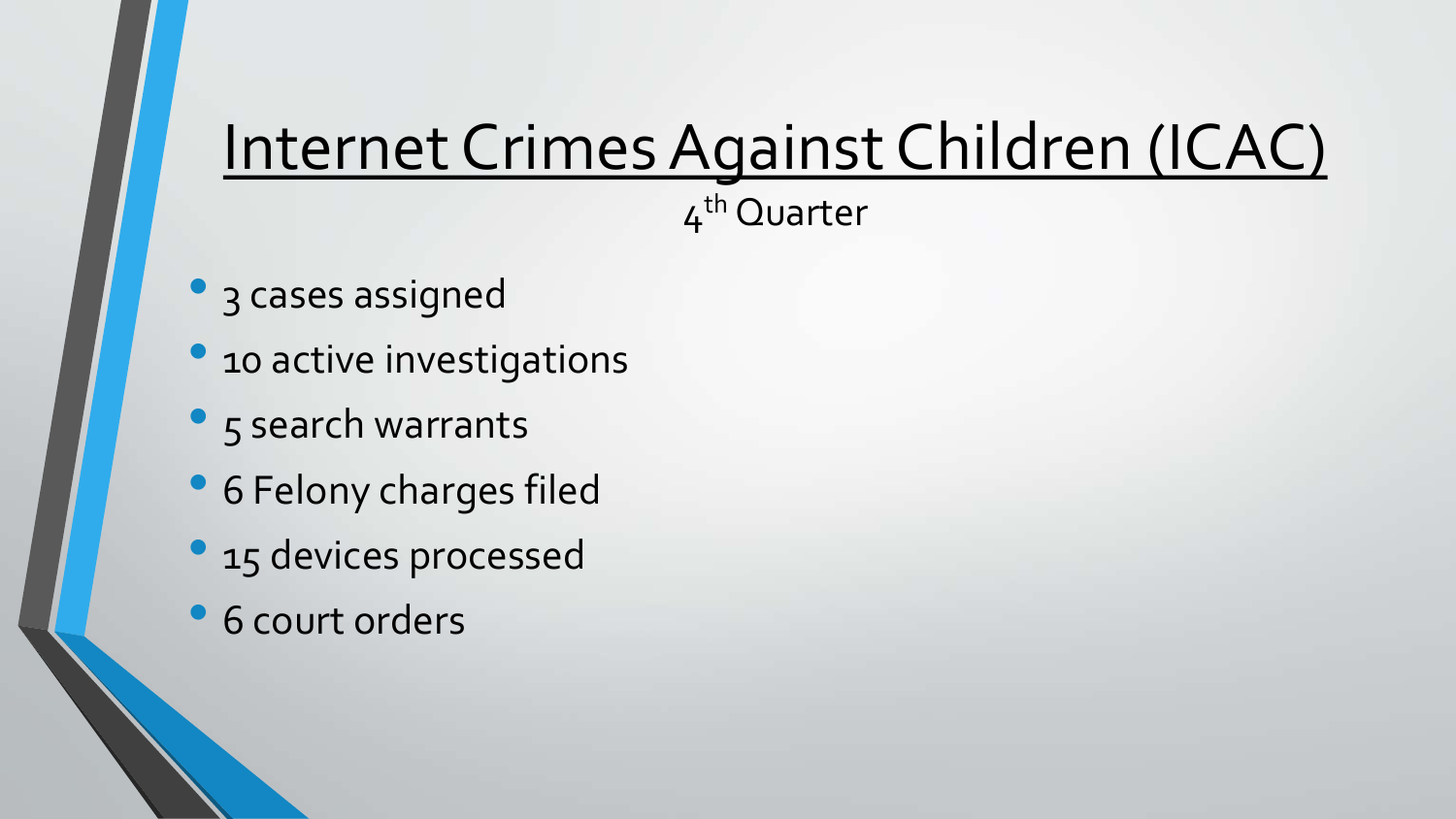# ICAC Notable Investigations (4th Quarter)

- Multi-agency, multi-jurisdictional investigation conducted by Precinct 3 in which a convicted sex offender was soliciting a 15 year old child from the State of Idaho and also sharing files depicting child sexual assault material (CSAM).
- Active investigation pertaining to P2P downloaded and transmitted CSAM depicting infant children being sexually abused.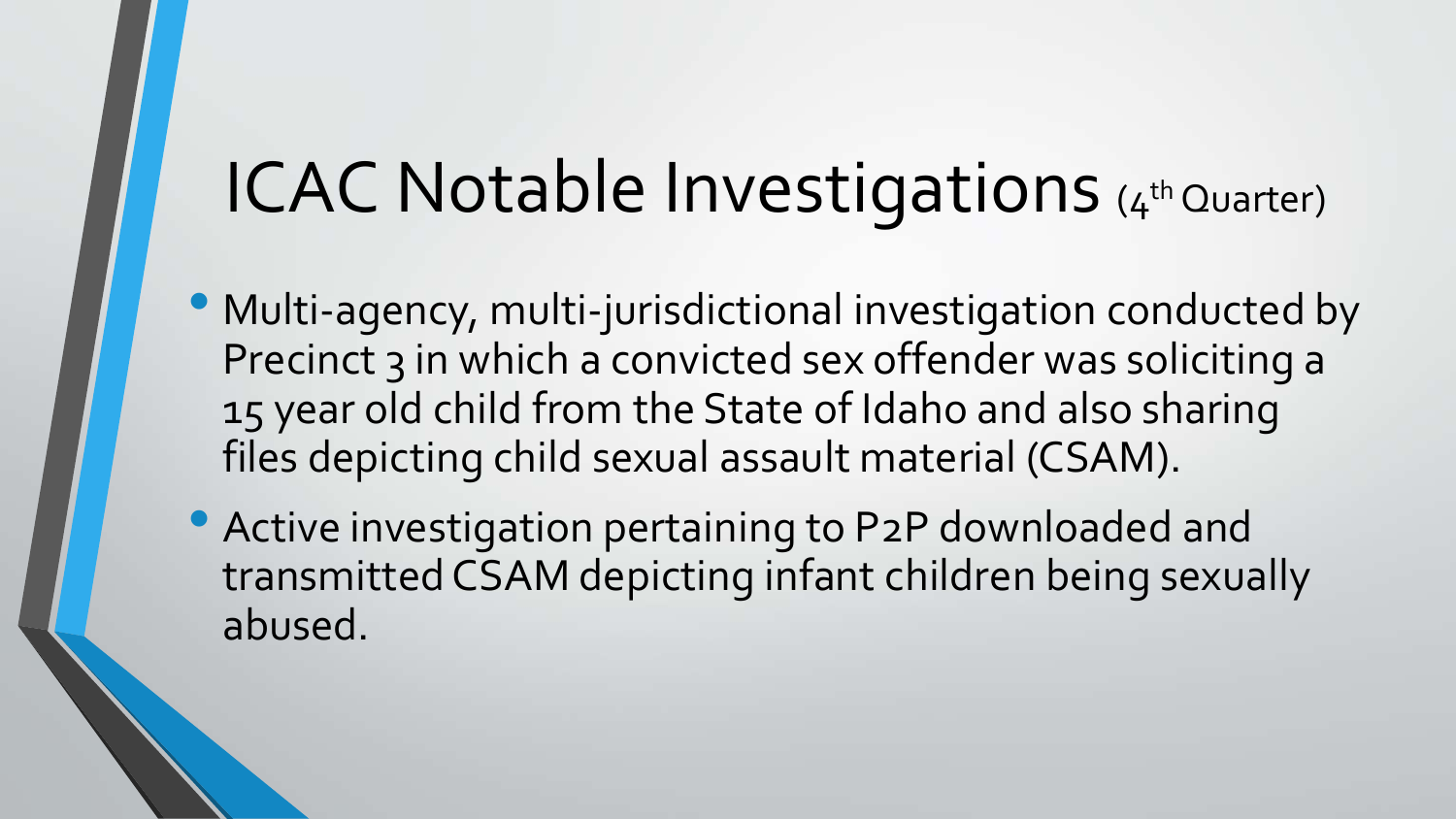# Safe Harbor 2021 Summary

including 2020 ongoing investigations

- 133 Cases Assigned
- 120 Sexual Assault Investigations
- 3 Indecency with a Child Investigations
- 111 Injury to a Child Investigations
- 29 Felony Charges Filed
- 1 Misdemeanor Charge Filed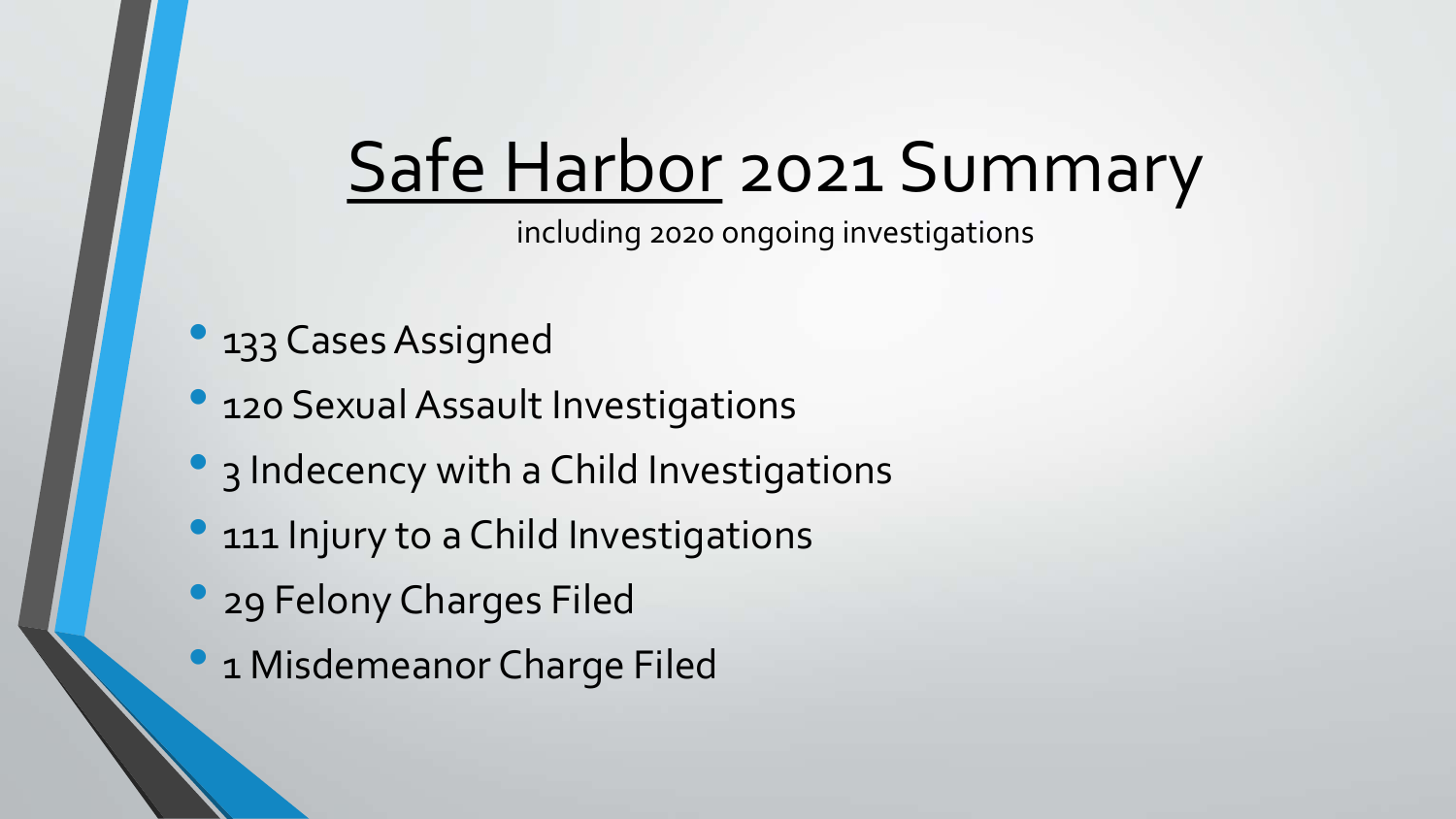# ICAC 2021 Summary

- 26 Cases Assigned
- 14 Search Warrants
- 18 Felony Charges Filed
- <sup>2</sup> 34 Court Orders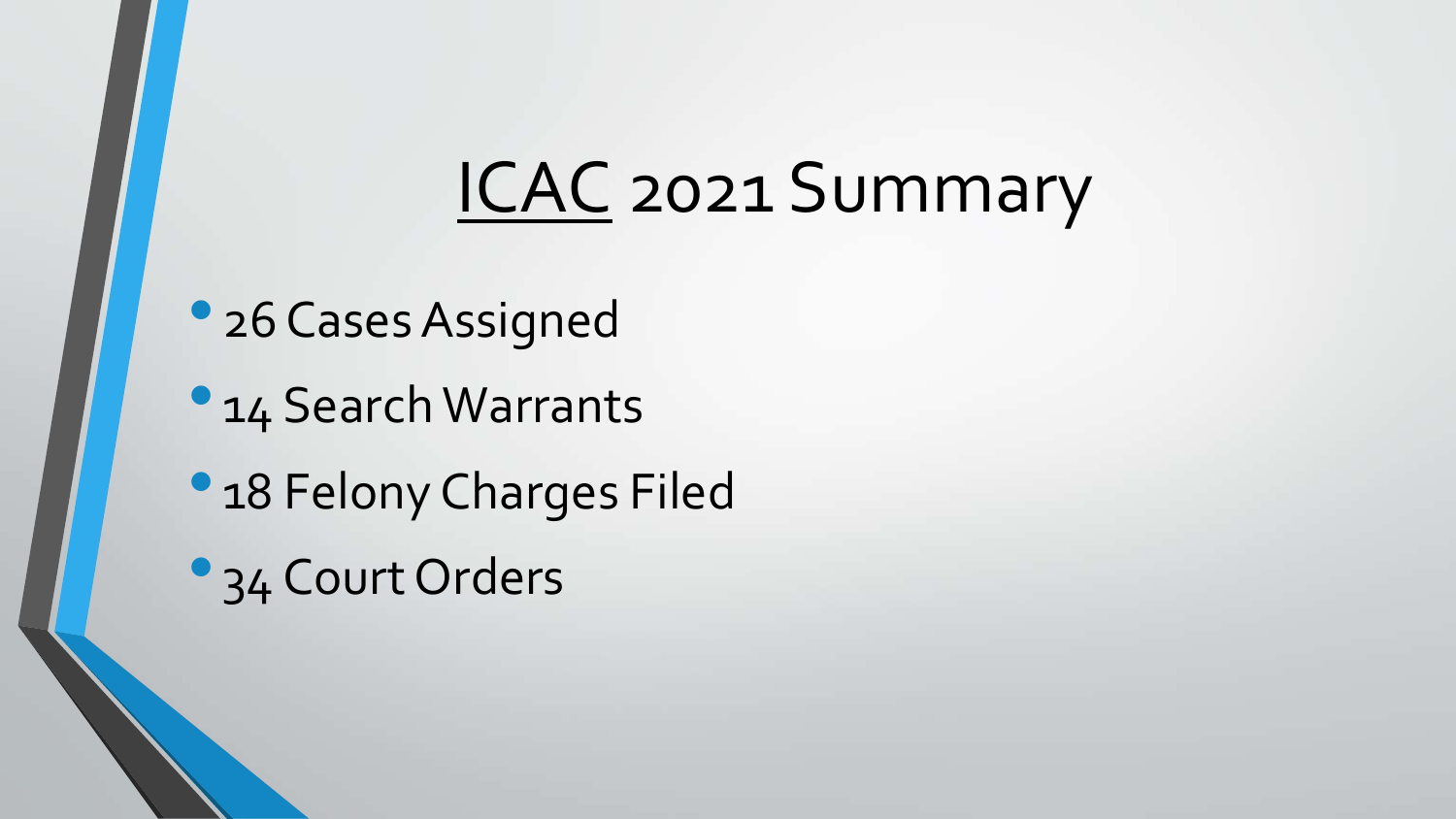